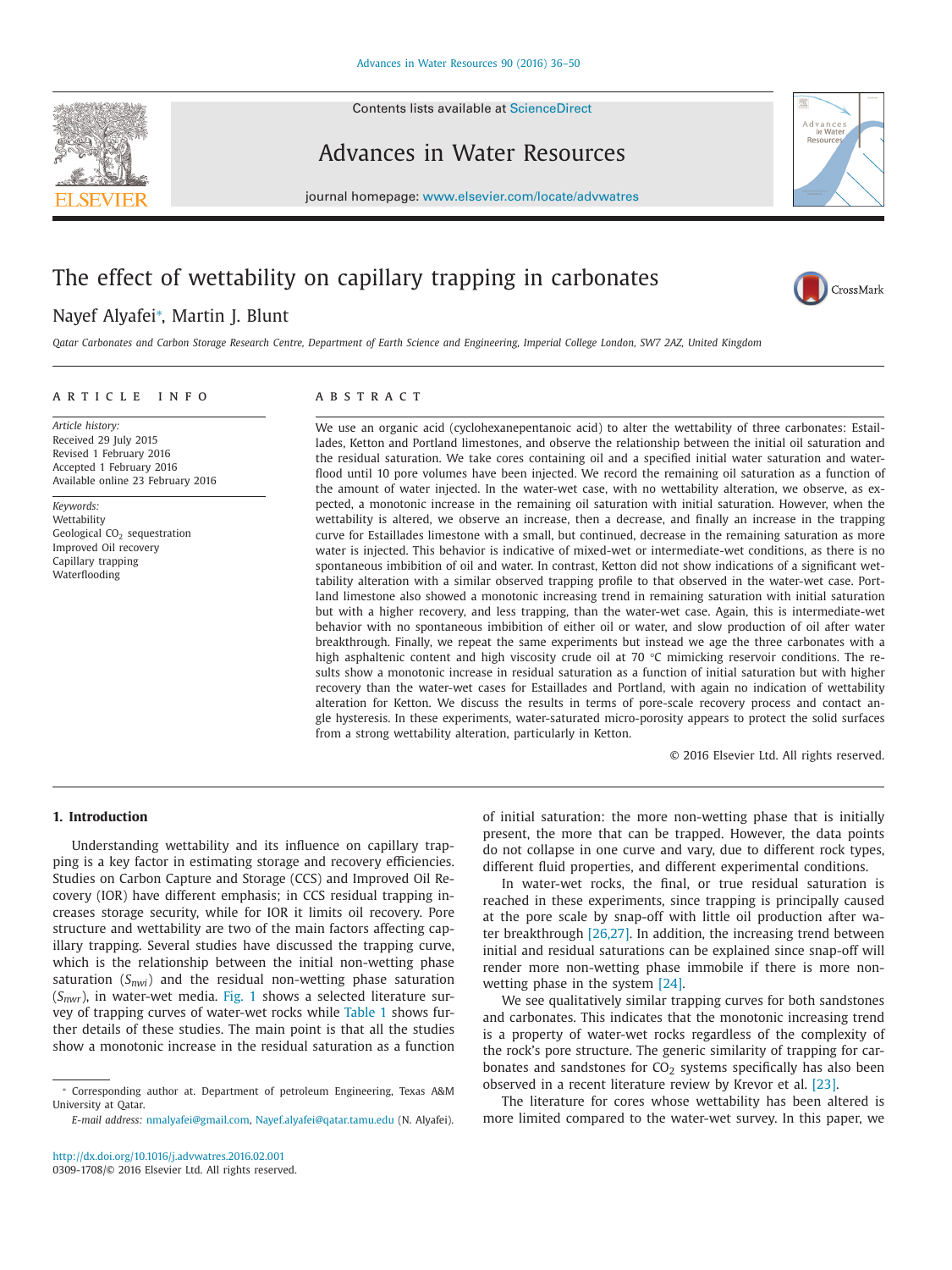<span id="page-1-0"></span>

**Fig. 1.** Literature database of the capillary trapping curve for water-wet porous media.

| Further information regarding the studies plotted in Fig. 1 for water-wet rocks. |                                          |                                  |  |  |  |
|----------------------------------------------------------------------------------|------------------------------------------|----------------------------------|--|--|--|
| Reference                                                                        | Rock/type                                | Fluids                           |  |  |  |
| Pentland et al. [38]/Stainton<br>Pentland et al. [38]/Clashach                   | Stainton/sandstone<br>Clashach/sandstone | n-Decane/brine<br>n-Decane/brine |  |  |  |

| Pentland et al. [38]/Stainton | Stainton/sandstone   | n-Decane/brine               |
|-------------------------------|----------------------|------------------------------|
| Pentland et al. [38]/Clashach | Clashach/sandstone   | n-Decane/brine               |
| Pentland et al. [38]/Berea    | Berea/sandstone      | n-Decane/brine               |
| Tanino and Blunt [47]         | Indiana/limestone    | n-Decane/brine               |
| Fernø et al. [14]             | Chalk/limestone      | n-Decane/brine               |
| El-Maghraby and Blunt [13]    | Indiana/limestone    | CO <sub>2</sub> /brine       |
| Al Mansoori et al. [3]        | Sandpack             | Air/brine                    |
| Land $[25]$                   | Berea/sandstone      | N <sub>2</sub> /oil          |
| Pentland et al. [37]          | Sandpack             | Octane/brine                 |
| Akbarabadi and Piri [1]       | Berea/sandstone      | Gas $CO2/brine$              |
| Akbarabadi and Piri [1]       | Berea/sandstone      | ScCO <sub>2</sub> /brine     |
| Krevor et al. [22]            | Mt. Simon/sandstone  | ScCO <sub>2</sub> /water     |
| Ma and Youngren [28]          | Sandstone            | Gas/water                    |
| Geffen et al. [15]            | Sandstone            | Gas/water                    |
| Crowell et al. [10]           | Sandstone            | Gas/water                    |
| Skauge et al. [44]            | Limestone            | n-Decane/brine               |
| Masalmeh [31]                 | Limestone            | (Refined oil/n-decane)/brine |
| Graue et al. [16]             | Bentheimer/sandstone | Crude oil/brine              |

use the term "altered-wettability" to refer to a rock which has been in contact with oil: it may be weakly water-wet, intermediatewet, mixed-wet, or oil-wet. [Fig.](#page-2-0) 2 shows the trapping curve in altered-wettability porous media and [Table](#page-2-0) 2 shows further details of these studies. In this figure, we do not see a distinct trend compared to water-wet rocks. This can be attributed to the difficulty of reproducing these experiments; since ageing these rocks to establish the wettability depends on the composition of the oil, the experimental conditions, and the rock type. Here we are mixing results from different – often unknown – rock types and wettabilities.

**Table 1**

In general though we see less trapping than in water-wet media. This is because, at the pore scale, the oil remains connected in layers for oil-wet and mixed-wet systems and thus low residual saturations may be achieved if sufficient water is injected [\[43\].](#page-14-0) For intermediate-wet rocks, where we see local contact angles below 90°, the amount of trapping is controlled by the degree of snap-off: we expect less trapping but a monotonic trend with initial saturation. Furthermore, in many altered wettability samples there is significant, yet slow, oil production after breakthrough

and the "residual" saturation reported may simply be the remaining value at the end of the experiment, rather than a true end point.

Another important feature observed by Tanino and Blunt [\[47\]](#page-14-0) is a non-monotonic trend of residual saturation with initial saturation. For oil-wet and mixed-wet media, with oil layers, the amount of trapping is controlled by when these layers collapse: layers are more stable for a higher initial oil saturation, leading to less trapping, as we discuss later.

In this paper, we perform waterflood experiments at ambient conditions, and at elevated temperatures on three carbonate rocks at water-wet and altered-wettability conditions. The rocks are 38 mm in diameter and 76 mm in length. We use 1.5 wt% of cyclohexanepentanoic acid in n-decane to alter the wettability into a more oil-wet state. This organic acid is reported in the literature to be a fast way to alter the wettability of calcite and it is commercially available [\[52\].](#page-14-0)

We use both the porous plate technique and the unsteady state (USS) method to establish different initial oil saturations. We waterflood subsequently to find the residual oil saturation.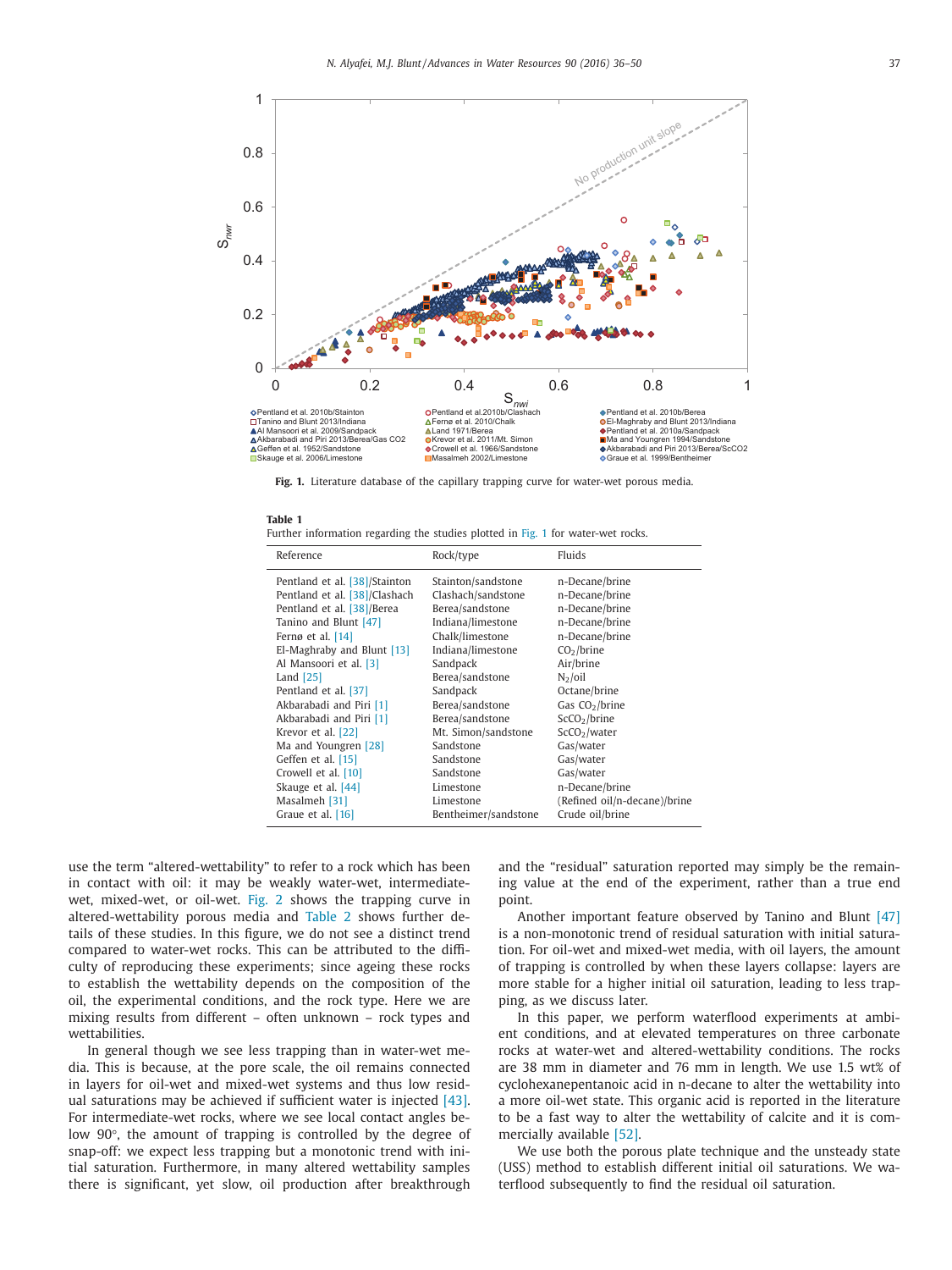<span id="page-2-0"></span>

**Fig. 2.** Literature database of the capillary trapping curve for altered-wettability porous media.

#### **Table 2**

Further information regarding the studies plotted in Fig. 2 for alteredwettability rocks.

| Reference                 | Rock/Type             | Ageing fluid |
|---------------------------|-----------------------|--------------|
| Humphry et al. [17]       | Berea/sandstone       | Crude oil    |
| Tanino and Blunt [47]     | Indiana/limestone     | Organic acid |
| Fernø et al. [14]         | Chalk/limestone       | Crude oil    |
| Zhou et al. [53]          | Berea/sandstone       | Crude oil    |
| Graue et al. [16]         | Chalk/limestone       | Crude oil    |
| Masalmeh and Oedai [30]   | Berea/sandstone       | Crude oil    |
| Salathiel [43]            | Sandstone             | Crude oil    |
| Buckley et al. [7]        | Clashach/sandstone    | Crude oil    |
| Karanakal and Bagci [20]  | Limestone             | Mineral oil  |
| Johannesen and Graue [19] | Chalk/limestone       | Crude oil    |
| Nono et al. [35]          | Richemont/limestone   | Crude oil    |
| Nono et al. [35]          | Estaillades/limestone | Crude oil    |
| Masalmeh [29]             | Limestone             | Crude oil    |
| Masalmeh [31]             | Sandstone             | Crude oil    |
| Skauge et al. [44]        | Limestone             | Crude oil    |

For the experiments conducted at elevated temperatures, we use a crude oil with a high asphaltenic content and high viscosity. We age at a temperature of 70°C to alter the wettability and establish the initial oil saturation. Again, we use the porous plate and USS methods to establish a wide range of initial oil saturations before waterflooding.

# **2. Rocks**

We use three different types of carbonate rock in our study. Estaillades is an upper cretaceous bioclastic limestone from France, which contains 99% calcite (CaCO<sub>3</sub>) and traces of dolomite and sil-ica [\[51\].](#page-14-0) The porosity  $(\phi)$  of Estaillades ranges from 26.2 to 28.4% based on thirteen direct measurements on the cores used in this study, while the permeability (*k*) is 1.22–3.26×10−<sup>13</sup> <sup>m</sup>2. Ketton is an oolitic limestone from the UK which is 99.1% calcite and 0.9 quartz [\[34\].](#page-14-0) The porosity ranges from 20.2 to 22.6% and the permeability from 1.07 to  $3.55 \times 10^{-12}$  m<sup>2</sup> based on eight measurements. Portland is a skeletal-peloidal limestone of 96.6% calcite and 3.4% quartz from the UK  $[6]$ . The porosity ranges from 17.0 to 22.8% and the permeability from 1.9 to  $13\times10^{-15}$  m<sup>2</sup> from 12 measurements.

From a mercury injection test, we can relate the capillary pressure  $P_c(S_w)$  to the pore size distribution.

$$
r_p = \frac{2\sigma \cos \theta}{P_c(S_w)}\tag{1}
$$

This can be further interpreted by using the probability distribution function (*f*) of a pore entry radius  $(r_p)$  [\[11\]:](#page-13-0)

$$
r_p f(r_p) = r_p \frac{dS_w}{dr_p} = -P_c \frac{dS_w}{dP_c} = -\frac{dS_w}{d\ln P_c}
$$
\n(2)

assuming invasion of an approximately circular pore of radius *rp*. This is an approximate relation as it assumes that the pores are circular in cross-section and assigns all the change in saturation to that pore size.

[Fig.](#page-3-0) 3 shows the measured mercury injection capillary pressure (MICP) of the three rocks (Autopore IV 9520, Weatherford Laboratories, East Grinstead, UK). We can see that Portland has the highest capillary entry pressure (minimum value of *P*/2σcos θ taking  $2\sigma\cos\theta = 735.4 \text{ mN/m}^{-1}$  of approximately 0.18  $\mu$ m<sup>-1</sup> and equivalent  $r_p$ , Eq. (1), of 5.6  $\mu$ m, while Estaillades has a lower capillary entry pressure of approximately 0.029  $\mu$ m<sup>-1</sup> and equivalent  $r_p$  of 35  $\mu$ m. Ketton has the lowest capillary entry pressure of approximately 0.017  $\mu$ m<sup>-1</sup> and equivalent  $r_p$  of 59  $\mu$ m.

[Fig.](#page-3-0) 4 shows the pore size distribution: we can see that both Estaillades and Ketton have distinct bi-modal distributions with at least 50% of pore sizes greater than 0.5  $\mu$ m. Portland has a unimodal distribution with the majority of the pore sizes less than  $0.5 \mu m$ .

If we consider  $r_p=0.5 \mu m$  as the cut off value between micro and macro-porosity, then 35%, 44%, and 81% of Estaillades, Ketton, and Portland respectively is micro-porosity. Overall, [Fig.](#page-3-0) 4 shows that these limestone samples have a wide range of estimated pore size: a range that is typically much larger than in sandstones. Estaillades and Ketton show clear bi-model behavior associated with inter and intra-granular porosity, while Portland displays a very wide but uni-modal distribution of pore size.

### **3. Experimental procedure**

In this section, we present detailed information regarding the experimental conditions, apparatus, and procedure used in this study.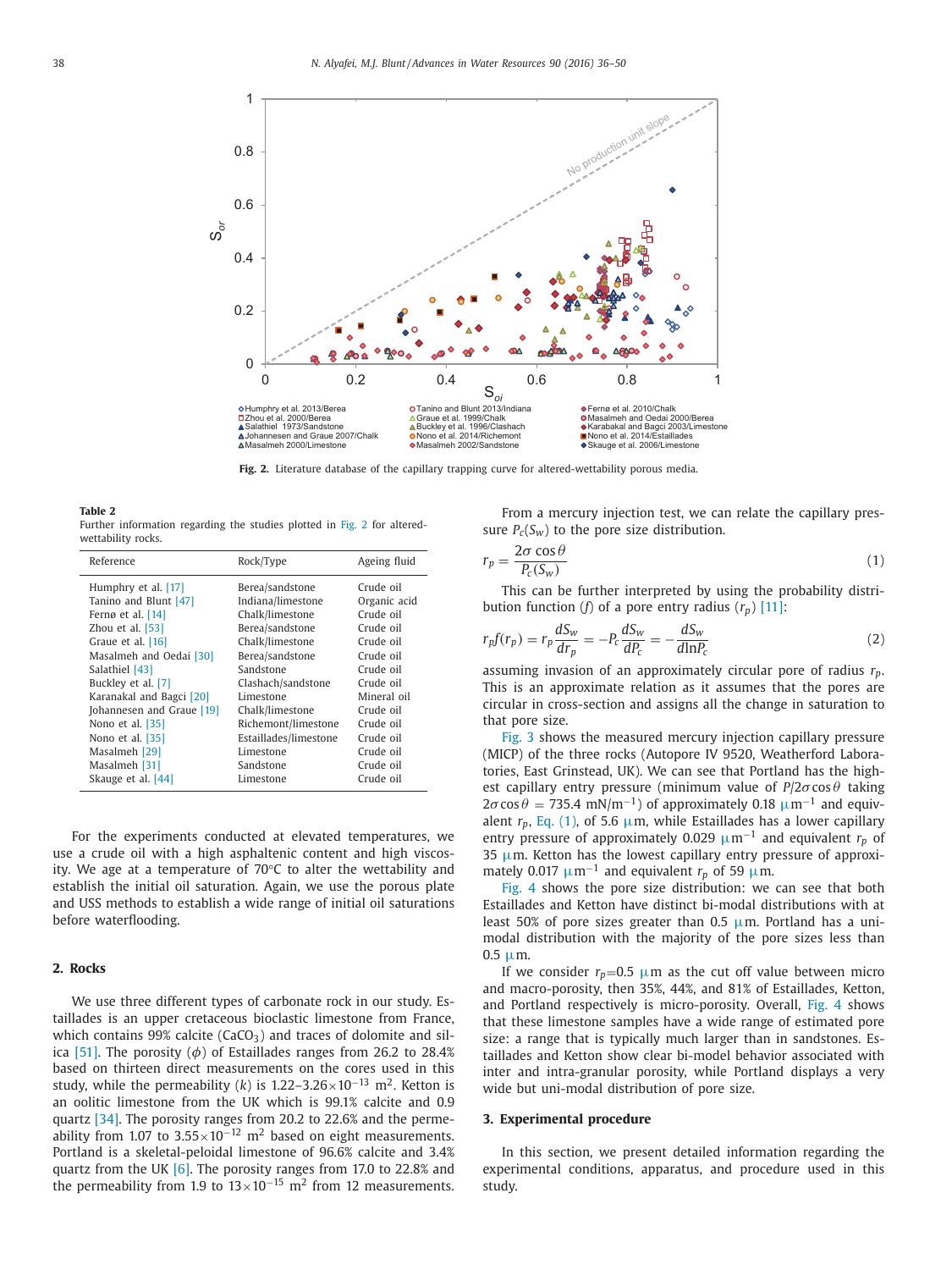<span id="page-3-0"></span>

**Fig. 3.** Measured capillary pressure (mercury/air) as a function of equivalent water saturation.



**Fig. 4.** The pore size distribution against pore throat radius for the three carbonates. The dashed line depicts  $r_p = 0.5 \mu \text{m}$ .

# *3.1. Ambient condition waterflooding*

# *3.1.1. Core and brine preparation*

- Measure the dimensions and the mass of the dry core.
- Prepare brine of 5 wt% NaCl and 1 wt% KCl with a molality of  $1.05$  mol kg<sup>-1</sup>.
- Add smaller samples of the carbonate rock to the mixing of the brine to establish chemical equilibrium between the brine and rock and eliminate any further reaction with the rock.
- Mix the brine for 48 h and leave it to equilibrate for 4 days.
- After that, filter the brine using very fine filter papers.
- After preparing both the core and brine, insert the core into a Hassler cell and vacuum for 12 h.
- In parallel, insert the brine into a vacuum chamber and vacuum for 3–5 h and vacuum saturate the porous plate. This step saves time while saturating the core with brine (primary brine saturation) as the porous plate has a very low permeability.

# *3.2. Water-wet scenario*

*3.2.1. Brine saturation*

- Inject several pore volumes, PV, of degassed brine into the core at an average flow rate of 2 ml/min, using a Teledyne pump, ISCO 1000D or 500D, until no changes in the differential pressure readings are observed.
- Decrease the pore pressure slowly to atmospheric pressure and then decrease the confining pressure to atmospheric pressure as well.
- Extract the core and weigh it in a beaker filled with degassed brine using a balance with 0.001 g accuracy.
- Insert the core back into the Hassler cell and also insert the brine saturated porous plate in the downstream part of the core.
- To ensure a continuous flow between the core and the porous plate, insert a filter paper between them that will block any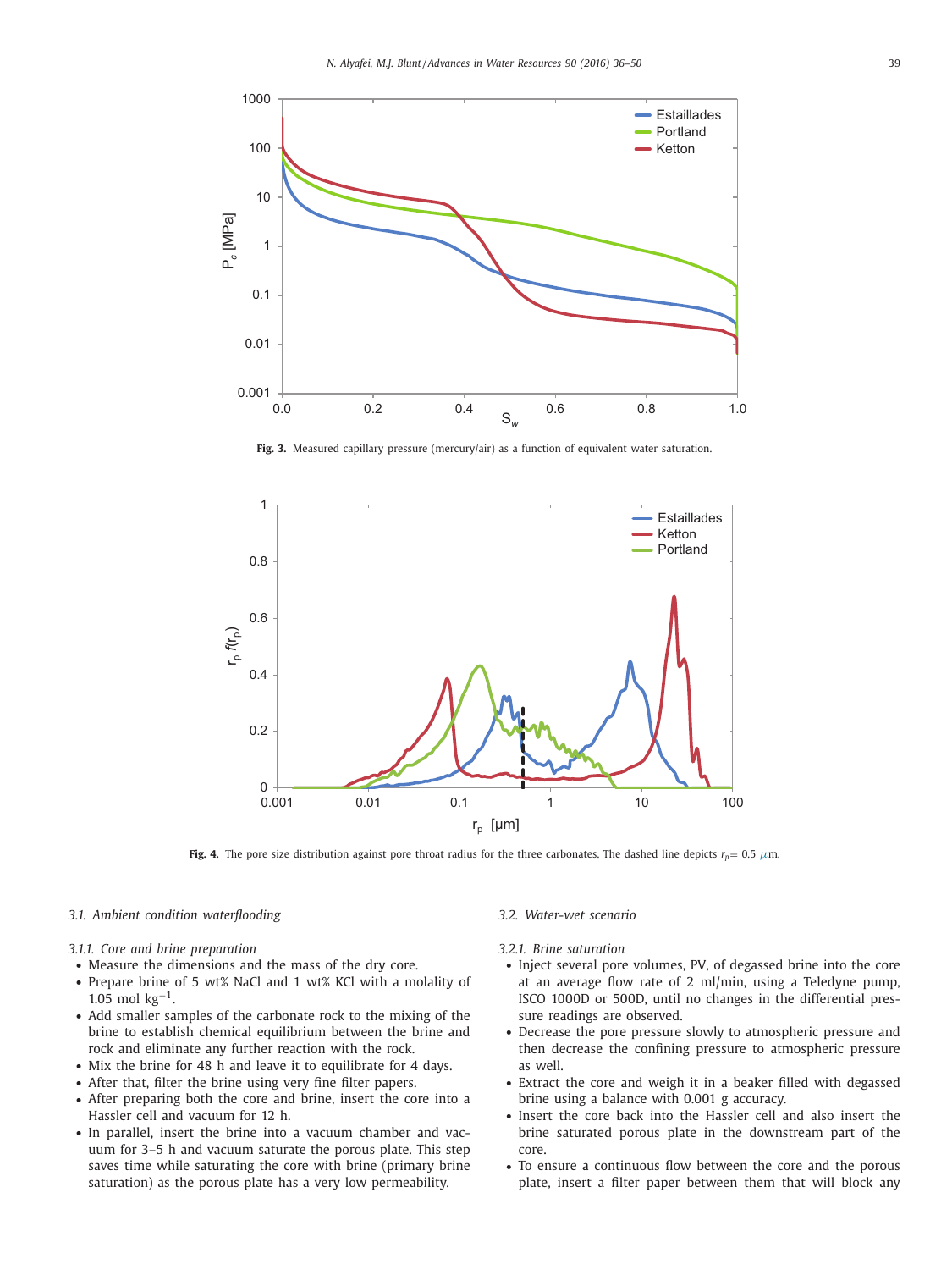<span id="page-4-0"></span>

**Fig. 5.** Schematic of the apparatus used for the coreflood experiments at elevated temperatures.

disintegrated particle from the core to enter the porous plate and hence block it.

- Inject 5 PV of degassed brine.
- The injection scheme should be at a constant differential pressure mode and set the pressure to be slightly lower than the porous plate's differential pressure. Since there are three different types of porous plates (1, 5, and 15 bar; 1 bar  $\approx 10^5$  Pa), set the pressures accordingly.
- All the experiments can be performed with the 15 bar porous plate; however, it will take a longer period of time to displace the brine through it as it is the least permeable but can sustain higher pressures. The other two porous plates are more permeable but they cannot sustain more than their intended pressures or they will let air through. For example, using a 5 bar porous plate for a 4 bar differential pressure will take less time to reach equilibrium than using a 15 bar porous plate.
- After fully injecting the 5 PV, seal the core holder to start primary drainage.

## *3.2.2. Primary drainage*

• Inject n-decane (non-wetting phase, Sigma Aldrich, purity  $\geq$ 99%) at a constant pressure from the upstream end. The porous plate will retain the n-decane and maintain a fixed brine pressure downstream. The difference between the upstream and the downstream pressures is the capillary pressure. The selection of the capillary pressure depends on the mercury capillary pressure data, Fig. 5. In brief, select capillary pressures in the transition zone to give different initial oil saturations inside the core.

- Keep track of the differential pressure from the pressure transducers upstream and downstream, as well as the volume of ndecane injected from the pump and the amount of water produced.
- The drainage process ends when there is no further decrease in the volume of n-decane inside the pump is observed and no change in the volume of the brine effluent is detected. Normally, the drainage process takes from 3 days up to 20 days depending on the permeability of the rock and the capillary pressure selected. Higher permeability rocks take less time to reach capillary equilibrium since it is faster for the non-wetting phase to access the rock. Furthermore, low capillary pressures take less time to reach to capillary equilibrium as they access the larger, more permeable, portions of the rock.
- In order to drain the core with the USS method, follow the same procedure as before but do not insert the porous plate and instead inject the n-decane at a constant flow rate for several PVs until the differential pressure across the core becomes constant.

# *3.2.3. Spontaneous water imbibition*

- Take the core out; however, first reduce the pore pressure and then the confining pressure to atmospheric pressure.
- Remove the core and weigh it and then insert it into an Amott cell [\[4\].](#page-13-0)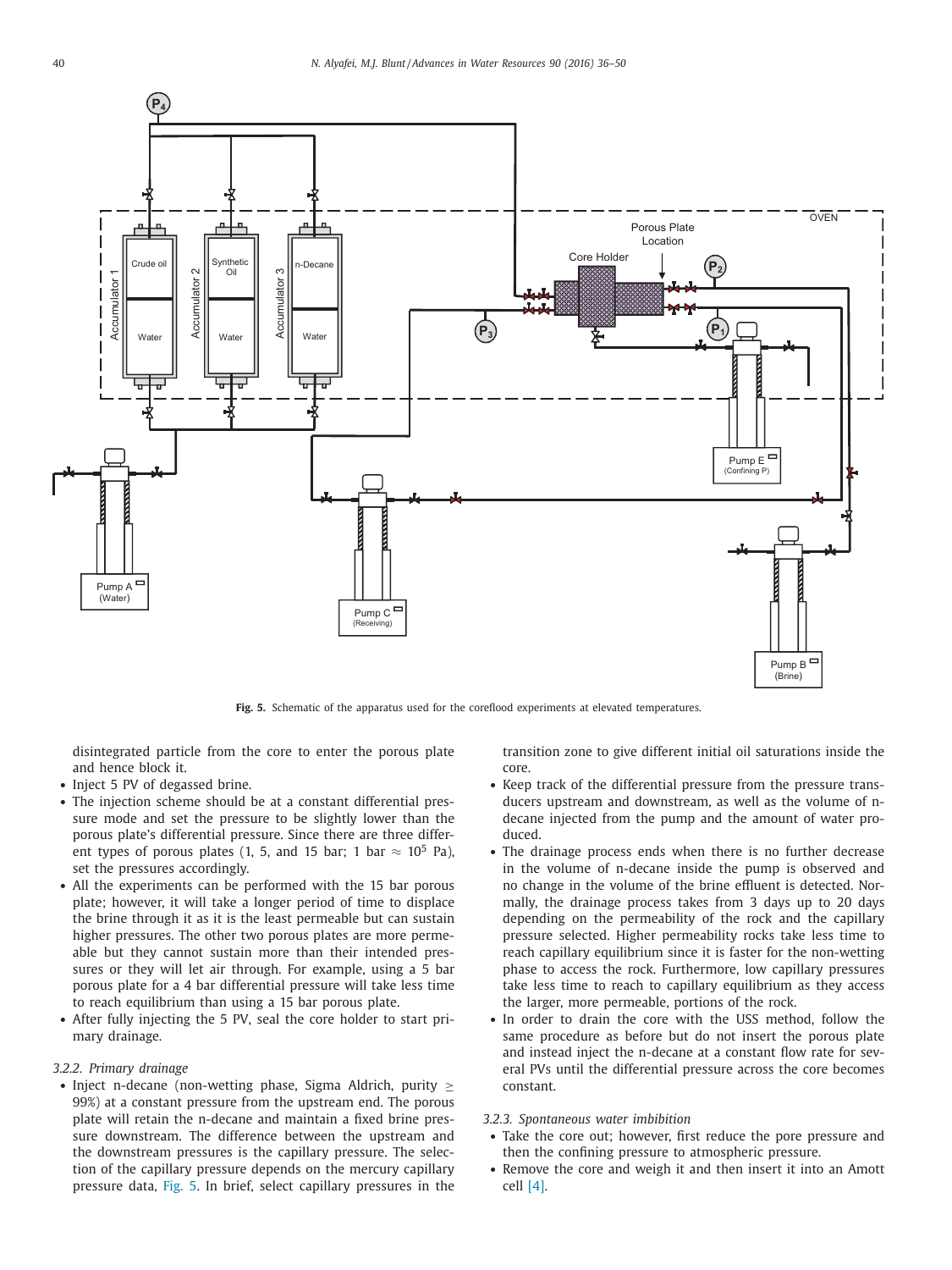- <span id="page-5-0"></span>• Fill the base part of the Amott cell by one third of degassed brine.
- Seal the Amott cell and open the top part and keep injecting degassed brine until the volume reaches the full minus 1–2 ml.
- Monitor the spontaneous water imbibition until no further ndecane is produced at the top of the cell.
- Take the core out and weigh it and re-insert it back in the core holder for waterflooding.

#### *3.2.4. Waterflooding (forced water injection)*

- Apply a confining pressure and inject 5–10 PV of degassed brine until the residual oil saturation is reached. More precisely, this is the oil saturation remaining at the end of injection and may not be the true residual, reached after an infinite amount of waterflooding in systems with an altered wettability. This subtlety is discussed later. The injected flow rate is 0.1 ml/min which represents a capillary number of 3.0  $\times$  10<sup>-8</sup>, which is in the capillary-controlled regime [\[9,40\].](#page-13-0)
- Monitor the amount of n-decane produced after finishing the experiment to find the residual saturation.

#### *3.2.5. Altered-wettability scenario*

To alter the wettability of the rock at ambient conditions, we add 1.5 wt% of cyclohexanepentanoic acid (Sigma Aldrich, purity  $= 98\%$ ) in n-decane which we refer to as fluid A. The procedure for the altered-wettability coreflooding experiments is exactly the same as the water-wet experiments discussed above; however, the only differences are that instead of injecting pure n-decane, we inject fluid A, place the altered core in the Amott cell for a duration of 30 days or more, and waterflood the core with 10 PV of brine. We hypothesize that only those surfaces contacted by the initial oil saturation have an altered wettability.

The selected drainage capillary pressure ranges from 30 to 1200 kPa for all the rocks to cover a range of initial oil saturations.

We also notice that the addition of 1.5 wt% of cyclohexanepentanoic acid in n-decane to alter the wettability artificially without crude oil sometimes ages the porous plate to oil-wet conditions allowing oil production from the downstream end. These experiments are excluded in this study.

The waterflood starts at 0.1 ml/min for the first 2 PV and then we increase the flow rate gradually to reach 30 ml/min for Estaillades and Ketton. However, for Portland we inject up to a rate of 0.35 ml/min since it has a very low permeability and increasing the flow rate will build up the pressure too high to be able to confine the fluids easily. Masalmeh [\[32\]](#page-14-0) showed that injecting many PVs at low rate does not lead to better estimation of  $S_{or}$  for oilwet or mixed-wet rocks; the suggested method to get to  $S_{or}$  is to increase the rate to overcome the capillary end effect. In our experiments, with a porous plate, increasing the flow rate imposes a large and negative capillary pressure across the sample, driving the system close to the residual saturation. This is consistent with studies employing a constant flow rate, where 10 PV is insufficient to reach the residual oil saturation in altered-wettability rocks [\[18,43,47\].](#page-14-0) In contrast, as proposed by Tang and Firoozabadi [\[45\],](#page-14-0) increasing the imposed pressure gradient will substantially increase the oil recovery.

The fluid properties used in this study are shown in Table 3. We measure the n-decane/brine and fluid A/brine intrinsic contact angles on smooth calcite surfaces by using Ramé-Hart model 590 device. We submerge the calcite crystals in fluid A to alter the surface wettability of the calcite and then we measure the contact angle. In addition, we measure the density and viscosity of the fluids at 20°C using Anton Paar DMA5000 M and Rheotek U-tube viscometer, respectively.

### **Table 3**

Properties of the oil phase fluids used in this study at ambient conditions.

| Fluid                    | D                                   | μ            | $\sigma$                                | $\theta_I$                   |
|--------------------------|-------------------------------------|--------------|-----------------------------------------|------------------------------|
|                          | [ $kg/m3$ ]                         | [mPa s]      | [mN/m]                                  | [deg.]                       |
| n-Decane<br>Α<br>Mercury | $7288 + 0.02$<br>$7315 + 0.02$<br>- | 0.92<br>O 91 | $52.3 + 0.4a$<br>$27.52 + 0.08a$<br>480 | $379 + 2$<br>$130 + 3$<br>40 |

<sup>a</sup> Measured on the same fluid pairs as the ones used in this paper [\[47\].](#page-14-0)

#### *3.3. High temperature waterflooding*

[Fig.](#page-4-0) 5 shows a diagram of the apparatus used.

*3.3.1. Core and fluid preparation*

- Vacuum the core for 12 h while the oven which contains the cell heats to 70°C.
- Prepare the brine of 5 wt% NaCl and 1 wt% KCl with a molality of 1.05 mol  $kg^{-1}$  and mix it with smaller pieces of each rock. This mixing happens at 70 °C; smaller amounts of  $CaCO<sub>3</sub>$  and magnesium carbonate ( $MgCO<sub>3</sub>$ ) have been shown to dissolve at higher temperatures [\[12\].](#page-13-0)
- Vacuum the brine for 12 h in a vacuum oven at 70 $\degree$ C. The density of brine at 70 $\degree$ C is reported as 1018 kg/m<sup>3</sup> [\[2\].](#page-13-0)
- Vacuum saturate both the core and the porous plate inside the vacuum oven for 12 h and then weigh the core before inserting it into the Hassler cell.
- Inject 5 PV of heated brine into the core. All the pumps are heated to 70°C using a water bath and heating jackets and the tubes connected to the cell from outside the oven are covered with heating insulation.
- Fill the pump with crude oil and leave it for 6 h before starting the injection in order for the crude oil properties to settle at 70°C.

[Table](#page-6-0) 4 shows the composition of the crude oil and [Table](#page-6-0) 5 shows the properties of the crude oil and n-decane at 70°C; these measurements were provided by Shell Rijswijk, Netherlands, along with the crude oil.

#### *3.3.2. Water-wet scenario*

We use the same water-wet trapping data as the ambient conditions data as we do not expect to see significant differences between the results at ambient conditions and 70°C [\[38,39\].](#page-14-0)

#### *3.4. Altered-wettability scenario*

#### *3.4.1. Primary drainage*

- When the system is in thermal equilibrium, inject the crude oil from the upstream side of the Hassler cell and collect the brine effluent outside the oven at ambient conditions to avoid evaporation inside the oven. Depending on the capillary pressure injected, the time of this experiment varies. Since the brine effluent is outside the oven, careful monitoring of the amount of brine displaced is possible.
- When no change in the volumes of the injection pump and the effluent are observed, we know that the drainage process has ended.
- Take the core out and weigh it and place it in a container filled with the same crude oil for 40 days for further ageing.
- After that, continuously inject 5 PV of decahydronaphthalene (decalin) and followed by 5 PV of n-decane. Inject the decalin in order to prevent any mixing of n-decane with crude oil which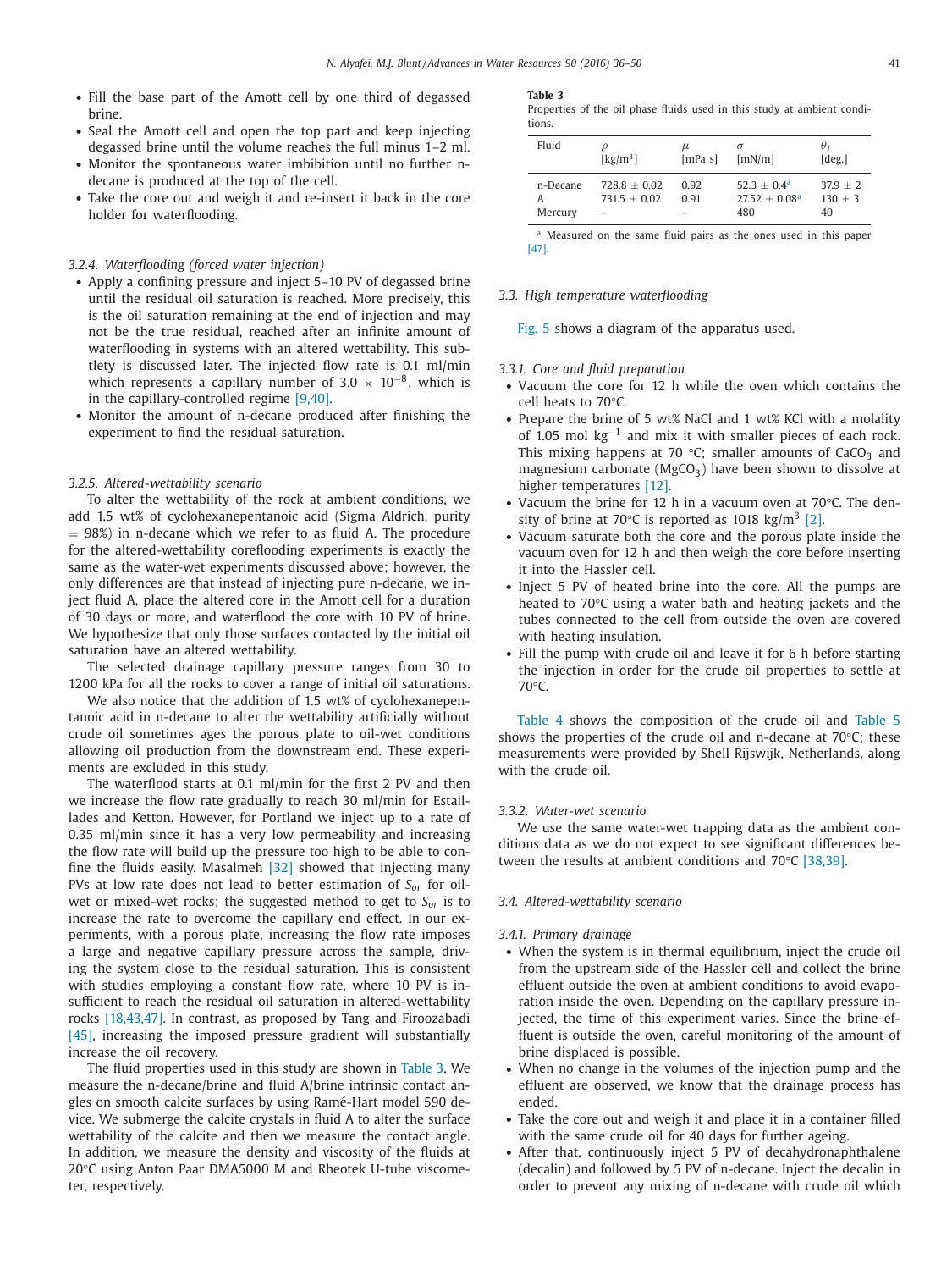| Composition and properties of the crude oil used in this study. |                                                    |       |           |           |        |             |  |  |  |
|-----------------------------------------------------------------|----------------------------------------------------|-------|-----------|-----------|--------|-------------|--|--|--|
| <b>TBN</b>                                                      | SARA analysis [wt%]<br>$API^{\circ}$<br><b>TAN</b> |       |           |           |        |             |  |  |  |
| [mg KOH/g oil]                                                  | [mg KOH/g oil]                                     | [API] | Saturates | Aromatics | Resins | Asphaltenes |  |  |  |
| 2.02                                                            | 0.35                                               | 27.8  | 3157      | 50.69     | 14 29  | 3.46        |  |  |  |

**Table 5**

<span id="page-6-0"></span>**Table 4**

Fluid properties of the n-decane and the crude oil used in this study at 70°C.

| Fluid     | $\rho$ [kg/m <sup>3</sup> ] | $\mu$ [mPa s]     | $\sigma$ [mN/m]   | $\theta_I$ [deg.]        | $\theta_A$ [deg.] | $\theta_R$ [deg.] |
|-----------|-----------------------------|-------------------|-------------------|--------------------------|-------------------|-------------------|
| n-Decane  | 691 <sup>a</sup>            | 0.49 <sup>a</sup> | 40.0 <sup>a</sup> | $\overline{\phantom{0}}$ |                   |                   |
| Crude oil | 856                         | 6.51              | 27.2 <sup>b</sup> | 100 <sup>b</sup>         | 81 <sup>b</sup>   | 109 <sup>b</sup>  |

<sup>a</sup> For  $\mu$  and  $\rho$  of n-decane and  $\sigma$  measured with n-decane/synthetic brine (consisting of 10,000 mg/L NaCl, 70 mg/L MgCl<sub>2</sub>.6H<sub>2</sub>O, and 200 mg/L CaCl<sub>2</sub>.2H<sub>2</sub>O) fluid pair, all these measurements were performed at 70  $°C$  [\[17\].](#page-14-0)

<sup>b</sup> Measured on a smooth surface with the same crude oil and with brine of 4.39 mol kg<sup>-1</sup> molality NaCl at 50 °C and ambient pressure provided by Shell Rijswijk, Netherlands. Note that the measurement was conducted using an oil droplet on a smooth calcite surface through brine thus  $\theta_R > \theta_A$ .

may lead to asphaltene deposition [\[8,14,48,50\].](#page-13-0) In addition, using n-decane will assess the stability of the wettability alteration.

- Extract the core and place it in the Amott cell.
- For the USS method, repeat the same procedure but without the porous plate and inject 5 PV of crude oil at a constant flow rate. Following that, inject 5 PV of decalin and after that 5 PV of n-decane. This method is also referred to as dynamic wettability alteration.

*3.4.2. Spontaneous water imbibition*

- Insert the core into a half full Amott cell with 70°C degassed brine.
- Top the additional volume of brine from the top of the cell until reaching the full volume minus 2–3 ml.
- Seal the Amott cell but not fully and place it into the oven at the same temperature of 70°C.
- After 30 min, seal the cell perfectly and that step is to avoid any fluid expansion which may lead to pressurization of the cell, and leave it for 30 days.
- Monitor the cell, until no further volume of n-decane is produced.
- Record the final volume of n-decane produced and the weight of the core after spontaneous water imbibition.

#### *3.4.3. Waterflooding*

- Place the core again in the Hassler Cell.
- Inject up to 10 PV of degassed brine at 70°C starting from a flow rate of 0.1 ml/min and which gradually increases until a high flow rate is reached as discussed for the ambient condition experiments.
- Monitor the volume of n-decane in the effluent and weigh the core after the injection of the brine for the residual oil saturation measurement.

#### **4. Results and discussion**

#### *4.1. Amott wettability indices*

#### *4.1.1. Ambient conditions*

For the water-wet systems, we see significant recovery from spontaneous water imbibition; the Amott water index,  $I_w > 0.9$  for all the rocks, [Table](#page-7-0) 6. For the altered-wettability systems, there is no spontaneous water imbibition,  $I_w = 0$  for Estaillades and Portland. However, for Ketton, we have  $I_w > 0.9$  indicating no sign of wettability alteration. In Ketton, as we show later, we do not invade the micro-porosity with wettability-altering agent (the oil phase). As a result, we can only saturate the large macro-pores at relatively low capillary pressures with little wettability alteration.

For *Io*, we do not see any oil imbibition. A similar behavior have been noticed by Fernø et al. [\[14\]](#page-13-0) where no oil imbibition occurred when chalk limestones were aged by crude oil, despite a low *Iw*. This might indicate that the systems are intermediate-wet since the rocks do not imbibe any water: if we consider that the system has an intrinsic contact angle  $\theta_I \approx 90^\circ$ , then based on Morrow [\[33\]](#page-14-0) with contact angle hysteresis on a rough surface, we will have an advancing angle in waterflooding  $\theta_A > 90^\circ$  while the receding (oil injection) contact angle  $\theta_R$  < 90°. This means that the medium is non-wetting to both water during waterflooding and oil in oil invasion leading to no spontaneous imbibition of either phase.

## *4.1.2. Elevated temperatures*

For spontaneous water imbibition we see  $0.07 > I_w > 0.17$  for Estaillades and Portland, [Table](#page-7-0) 7. Ketton shows again  $I_w > 0.9$  indicating no sign of wettability alteration. Since the results here showed more recovery form spontaneous imbibition this indicates that the crude oil ageing is weaker than the organic acid, leaving some portions of the pore space water-wet.

Overall, for these rocks and the two wettability-altering agents studied (crude oil and organic acid) the degree of wettability alteration is modest. We study here systems that are more intermediate-wet with little or no spontaneous imbibition of either water or oil, indicating intrinsic contact angles of around 90°.

## *4.2. Leverett J-function and oil accessibility*

#### *4.2.1. Ambient conditions*

We compute the Leverett *J*-function which is written as follows:

$$
J(S_w) = \frac{P_c}{\sigma \cos \theta} \sqrt{\frac{k}{\phi}}
$$
 (3)

where  $J(S_w)$  is the dimensionless *J*-function,  $P_c$  is capillary pressure [Pa],  $\sigma$  is interfacial tension (0.48 N/m for a mercury/air system),  $\theta$  is the contact angle (40 $\degree$  for a mercury/air system, measured through air),  $\phi$  is porosity, and *k* is permeability  $[m^2]$ .

We compare the Leverett *J*-function from our measured capillary pressures during oil invasion to that derived from the MICP experiments, [Fig.](#page-3-0) 3. For the ambient condition experiments we take  $\phi$  and *k* from [Table](#page-7-0) 6 and  $\sigma$  of 52.3 mN/m for the ndecane/brine system and 27.52 mN/m for fluid A/brine system, and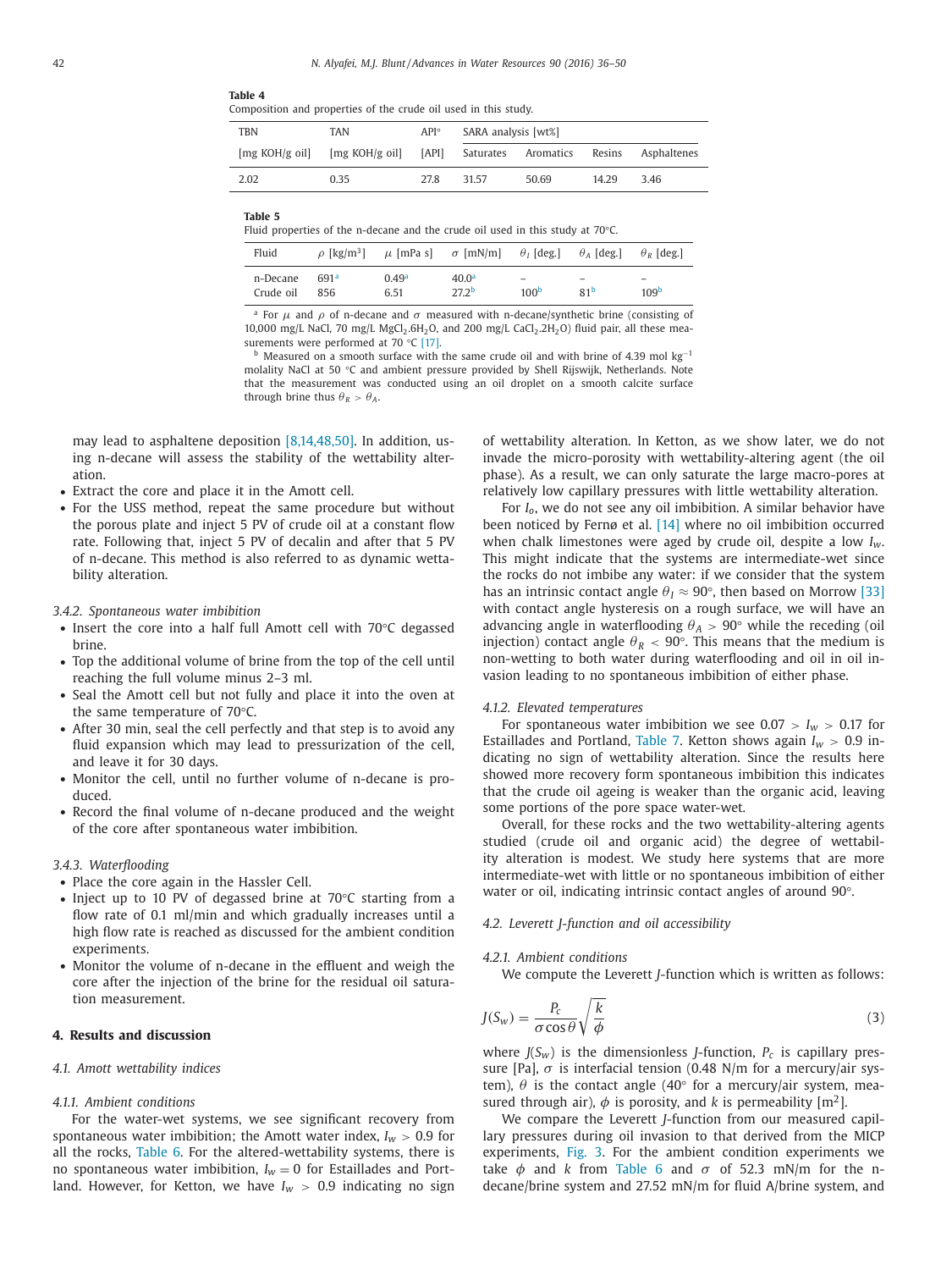#### <span id="page-7-0"></span>**Table 6**

Detailed summary of the petrophysical properties, capillary trapping data, and Amott water index for the ambient conditions waterflooding experiments. *Io* is zero for all the rocks. The data above the dashed line are water-wet data while the ones below it are altered-wettability data. The *Soi* and *Sor* data are the average of the mass and volume balance methods and the error bars are the standard deviation of these measurements. E, K, and P denote Estaillades, Ketton, and Portland, respectively.

| Core label       | $D$ [mm] | $L$ [mm] | $\phi$ [%] | $k \, \mathrm{[m^2]}$          | $S_{oi}$         | $S_{or}$        | $I_w$        |
|------------------|----------|----------|------------|--------------------------------|------------------|-----------------|--------------|
| E1               | 37.8     | 76.51    | 26.4       | $2.07 \times 10^{-13}$         | $0.68 + 0.02$    | $0.34 + 0.007$  | 0.91         |
| E <sub>2</sub>   | 37.88    | 76.28    | 27.3       | $1.69 \times 10^{-13}$         | $0.59 + 0.04$    | $0.32 + 0.04$   | 0.96         |
| E <sub>3</sub>   | 37.77    | 76.4     | 27.8       | $2.58 \times 10^{-13}$         | $0.53 + 0.08$    | $0.26 + 0.03$   | 0.95         |
| E4               | 37.66    | 75.81    | 28.0       | $2.96 \times 10^{-13}$         | $0.78 \pm 0.025$ | $0.45 + 0.025$  | 0.99         |
| E <sub>5</sub>   | 37.82    | 76.63    | 26.2       | $1.94 \times 10^{-13}$         | $0.95 + 0.045$   | $0.43 + 0.01$   | 0.96         |
| E <sub>6</sub>   | 37.75    | 76.08    | 27.2       | $1.77 \times 10^{-13}$         | $0.86 \pm 0.04$  | $0.1 \pm 0.05$  | $\Omega$     |
| E7               | 37.79    | 76.29    | 27.3       | $2.03 \times 10^{-13}$         | $0.94 \pm 0.05$  | $0.27 \pm 0.05$ | $\mathbf{0}$ |
| E <sub>8</sub>   | 37.87    | 76.22    | 28.0       | $2.18 \times 10^{-13}$         | $0.6 + 0.025$    | $0.22 + 0.03$   | $\Omega$     |
| E9               | 37.65    | 76.24    | 27.9       | $3.26 \times 10^{-13}$         | $0.67 + 0.07$    | $0.12 + 0.02$   | $\Omega$     |
| E10 <sup>a</sup> | 37.73    | 76.39    | 26.8       | $1.22 \times 10^{-13}$         | $0.58 \pm 0.025$ | $0.33 \pm 0.04$ | $\Omega$     |
| K1 <sup>a</sup>  | 37.74    | 76.22    | 20.2       | $1.38 \times 10^{-12}$         | $0.68 \pm 0.06$  | $0.33 + 0.05$   | 0.93         |
| K2 <sup>a</sup>  | 37.87    | 75.29    | 22.0       | $1.07 \times 10^{-12}$         | $0.48 \pm 0.08$  | $0.21 + 0.07$   | 0.95         |
| K <sub>3</sub>   | 37.87    | 75.29    | 22.0       | $1.07 \times 10^{-12}$         | $0.61 + 0.09$    | $0.25 + 0.08$   | 0.91         |
| K4 <sup>a</sup>  | 37.9     | 76.48    | 21.9       | $1.28 \times 10^{-12}$         | $0.64 \pm 0.05$  | $0.33 + 0.05$   | 0.93         |
| K <sub>5</sub>   | 37.9     | 76.28    | 22.0       | $2.1 \times 10^{-12}$          | $0.36 \pm 0.05$  | $0.17 + 0.05$   | 0.92         |
| K <sub>6</sub>   | 37.7     | 76.23    | 22.6       | $3.55 \times 10^{-12}$         | $0.59 \pm 0.05$  | $0.3 + 0.05$    | 0.95         |
| P1               | 37.85    | 76.38    | 22.8       | $5.24 \times 10^{-15}$         | $0.27 + 0.03$    | $0.19 + 0.03$   | 0.9          |
| P <sub>2</sub>   | 37.84    | 76.19    | 19.7       | $3.2 \times 10^{-15}$          | $0.4 + 0.02$     | $0.3 + 0.02$    | 0.92         |
| P3 <sup>a</sup>  | 37.95    | 76.35    | 19.8       | $1.9 \times 10^{-15}$          | $0.56 \pm 0.03$  | $0.39 \pm 0.03$ | 0.93         |
| P4 <sup>a</sup>  | 37.95    | 76.25    | 18.0       | $1.8 \times 10^{-15}$          | $0.68 \pm 0.03$  | $0.44 + 0.03$   | 0.95         |
| <b>P5</b>        | 37.89    | 76.28    | 18.9       | 7.2 $\times$ 10 <sup>-15</sup> | $0.49 + 0.09$    | $0.27 + 0.1$    | $\Omega$     |
| P <sub>6</sub>   | 37.81    | 76.35    | 18.6       | $4.17 \times 10^{-15}$         | $0.25 + 0.03$    | $0.16 + 0.05$   | $\Omega$     |
| P7               | 37.9     | 76.25    | 17.0       | $1.3 \times 10^{-14}$          | $0.38 \pm 0.03$  | $0.18 \pm 0.06$ | $\mathbf{0}$ |
| P <sub>8</sub> a | 37.92    | 76.35    | 21.0       | $6.2 \times 10^{-15}$          | $0.38 + 0.03$    | $0.21 + 0.03$   | $\Omega$     |

<sup>a</sup> Measured using the USS method.

#### **Table 7**

Summary of the petrophysical properties, capillary trapping data, and Amott water index for the high temperatures waterflooding experiments for altered-wettability samples. Again, *Io* is zero for all the rocks. The *Soi* and *Sor* data are the average of the mass and volume balance methods and the error bars are the standard deviation of these measurements.

| Core label       | $D$ [mm] | $L$ [mm] | $\phi$ [%] | $k \lfloor m^2 \rfloor$ | $S_{oi}$        | $S_{or}$       | $I_w$ |
|------------------|----------|----------|------------|-------------------------|-----------------|----------------|-------|
| E11              | 37.65    | 76.52    | 26.2       | $2.25 \times 10^{-13}$  | $0.89 \pm 0.05$ | $0.32 \pm 0.1$ | 0.12  |
| E12              | 37.75    | 76.26    | 27.6       | $1.69 \times 10^{-13}$  | $0.65 + 0.08$   | $0.19 + 0.12$  | 0.15  |
| E13 <sup>a</sup> | 37.65    | 76.42    | 28.4       | $2.06 \times 10^{-13}$  | $0.8 + 0.05$    | $0.26 + 0.08$  | 0.07  |
| K7 <sup>a</sup>  | 37.9     | 76.48    | 21.8       | $1.54 \times 10^{-12}$  | $0.6 + 0.02$    | $0.33 + 0.05$  | 0.9   |
| K8               | 37.9     | 76.28    | 22.0       | $2.6 \times 10^{-12}$   | $0.38 + 0.05$   | $0.18 + 0.07$  | 0.92  |
| P <sub>9</sub>   | 37.66    | 76.42    | 18.5       | $2.47 \times 10^{-15}$  | $0.83 + 0.04$   | $0.47 + 0.05$  | 0.13  |
| P <sub>10</sub>  | 37.84    | 76.09    | 20.9       | $9.9 \times 10^{-15}$   | $0.29 + 0.04$   | $0.12 + 0.09$  | 0.11  |
| P <sub>11</sub>  | 37.73    | 76.38    | 19.4       | $3.57 \times 10^{-15}$  | $0.83 + 0.06$   | $0.38 + 0.088$ | 0.09  |
| P12 <sup>a</sup> | 37.89    | 76.21    | 19.2       | $5.77 \times 10^{-15}$  | $0.61 + 0.035$  | $0.25 + 0.035$ | 0.17  |

<sup>a</sup> Measured using the USS method.

 $\theta$  = 37.9° for the two cases, based on our direct contact angle measurements.

[Fig.](#page-8-0) 6 shows the computed Leverett *J*-function for the three carbonates. The figure indicates that after accounting the contact angle and interfacial tension, the drainage behavior of n-decane is similar to mercury to within experimental error for water-wet data. For the altered-wettability samples, we observe a higher Leverett-*J* function compared to the water-wet state. This can be attributed to the uncertainty in the interfacial tension as very limited data is available in the literature and the values were not directly measured for this study.

As mentioned previously, the mercury injection curves for Estaillades and Ketton indicate a bi-modal pore size distribution (the two regions of relatively low slope on the figure), with a connected macro-porous inter-granular porosity, and intra-granular micro-porosity that is only accessed at high capillary pressures.

For Estaillades and Portland at high initial oil saturations, the oil will access the micro-porosity, [Fig.](#page-8-0) 6a and c, respectively. However, for Ketton, [Fig.](#page-8-0) 6b, even with high capillary pressure the oil was not able to access the micro-pores. In Ketton the grains are porous,

which accounts for 40% of the total porosity: if these remain watersaturated after primary drainage, this could protect the large pores between grains from changing their wettability since there is little or no direct contact of oil with the solid surface [\[21\].](#page-14-0)

#### *4.2.2. Elevated temperatures*

Similarly for elevated temperatures, we compare the Leverett *J*-functions. In this case, we use  $\phi$  and *k* from Table 7,  $\sigma$  of 27.2 mN/m and  $\theta = 37.9^{\circ}$ .

Similar to the ambient conditions, for both Estaillades and Portland, [Fig.](#page-9-0) 7a and c respectively, we can access the micro-pores at the selected capillary pressure. However, for Ketton, [Fig.](#page-9-0) 7c, the induced capillary pressure is not sufficient to access the micro-pores which again could be an explanation for the weak wettability alteration in this case.

Pore structure alone seems to influence the degree of wettability alteration in these three calcites: if a significant fraction of the micro-porosity remains water filled, particularly if this microporosity is intra-granular, this water appears to protect the larger pores from wettability alteration.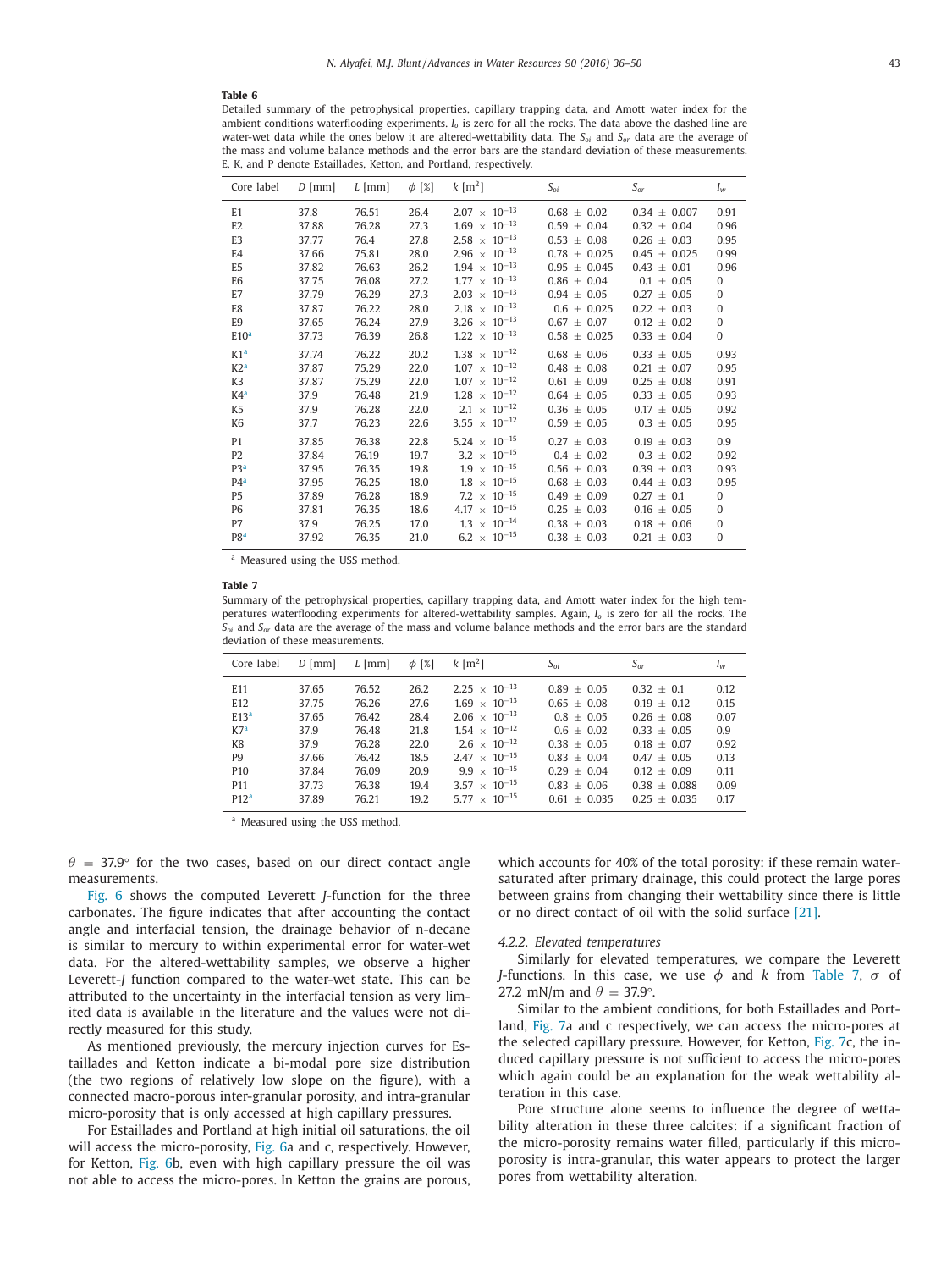<span id="page-8-0"></span>

**Fig. 6.** Leverett *J*-function, Eq. [\(3\),](#page-6-0) for ambient conditions experiments and MICP data for (a) Estaillades, (b) Ketton, and (c) Portland core samples. In addition, we include water-wet literature data for Estaillades and Ketton from Tanino and Blunt [\[46\].](#page-14-0)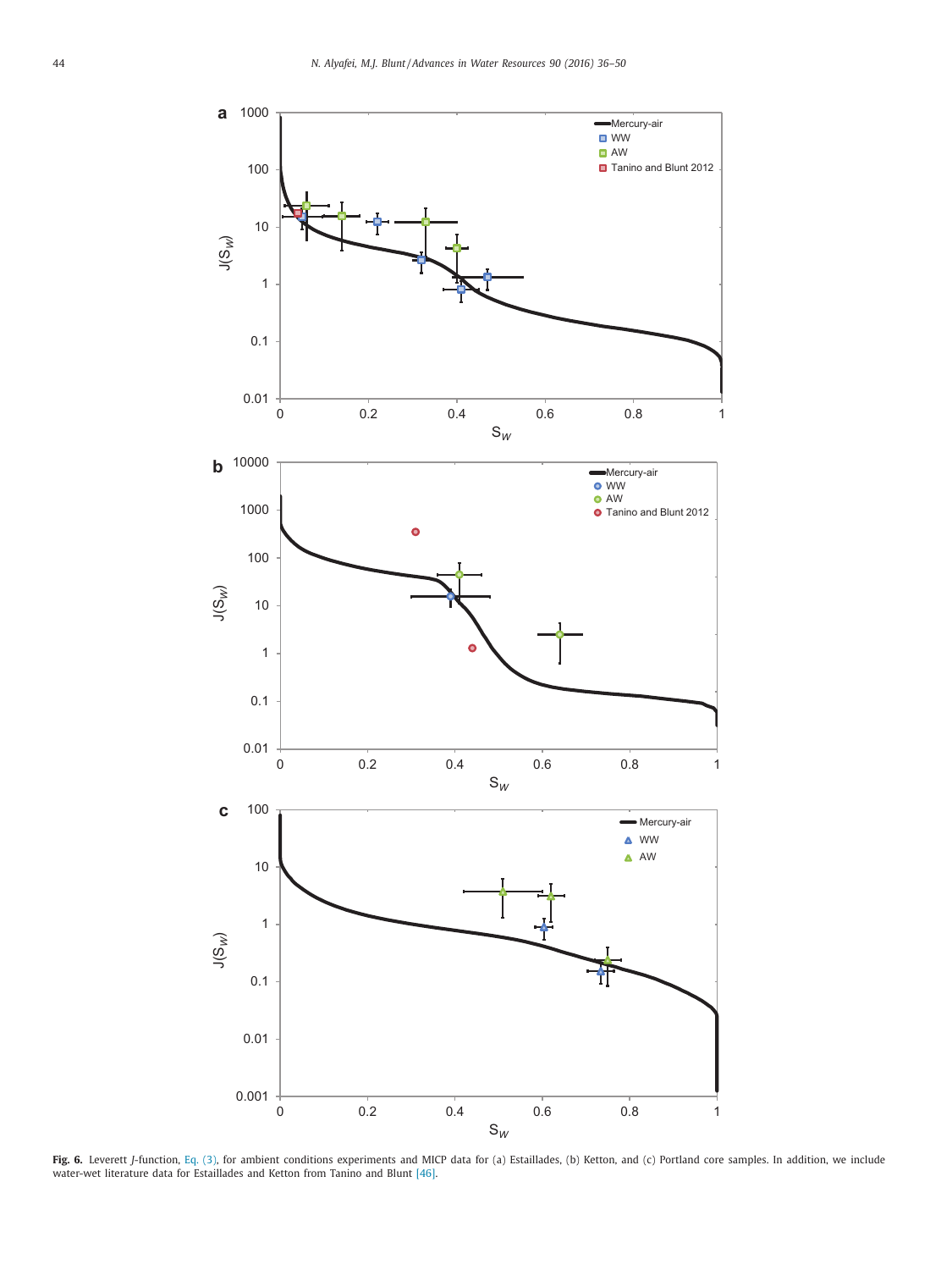<span id="page-9-0"></span>

**Fig. 7.** Leverett *J*-function, Eq. [\(3\),](#page-6-0) for elevated temperatures experiments and MICP data for (a) Estaillades, (b) Ketton, and (c) Portland core samples. In addition, we include water-wet literature data for Estaillades and Ketton from Tanino and Blunt [\[46\].](#page-14-0)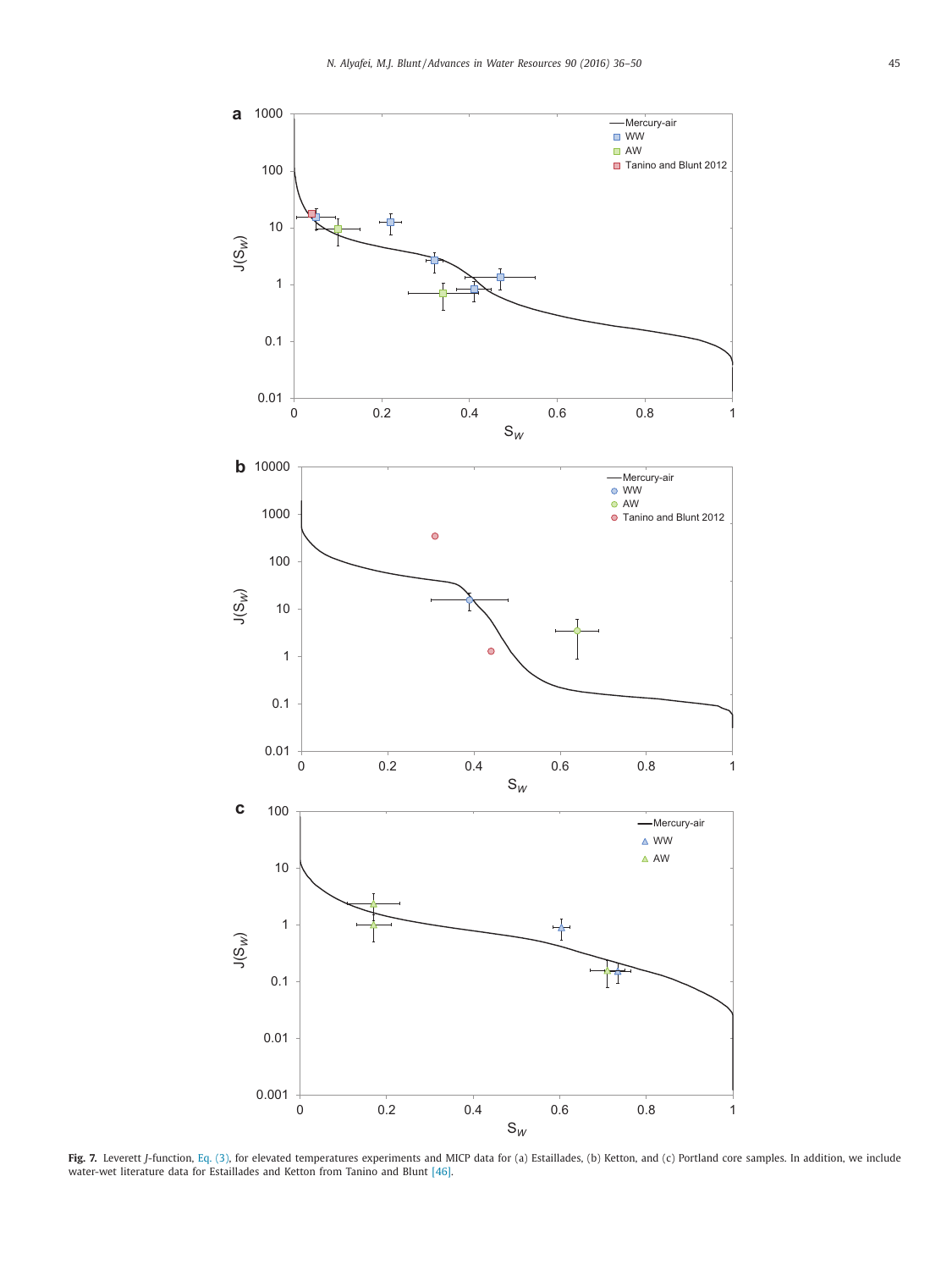<span id="page-10-0"></span>

Fig. 8. Remaining oil saturation as a function of initial oil saturation trapping curve at ambient conditions for water-wet and altered-wettability for (a) Estaillades, (b) Ketton, and (c) Portland core samples. The data plotted represent an average value of mass balance and volume balance while the error bars represent the standard deviation. In addition, we include water-wet literature data for Estaillades and Ketton from Tanino and Blunt [\[46\].](#page-14-0)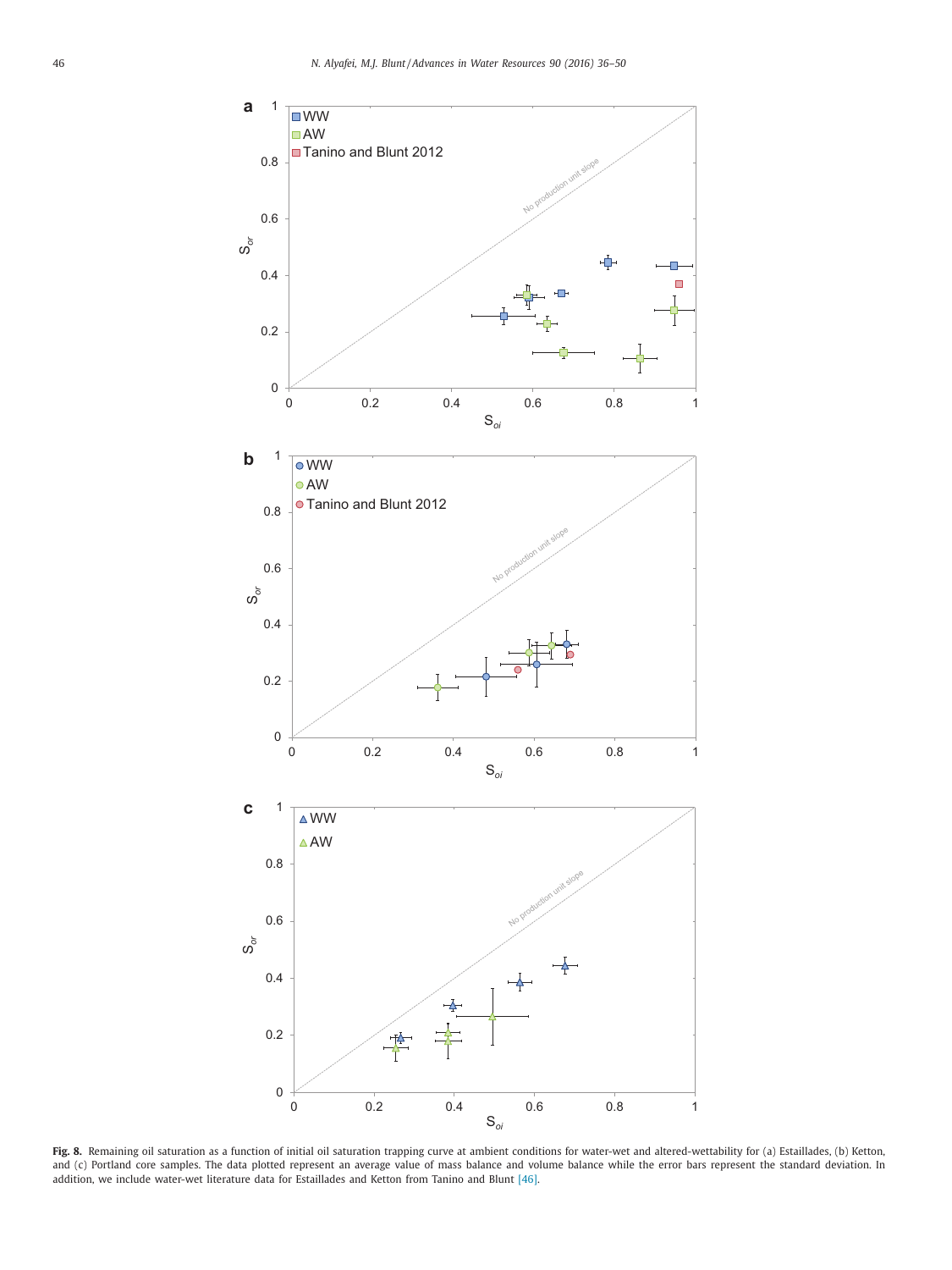<span id="page-11-0"></span>

**Fig. 9.** Remaining oil saturation as a function of initial oil saturation trapping curve at elevated temperatures for water-wet and altered-wettability for (a) Estaillades, (b) Ketton, and (c) Portland core samples. The data plotted represent an average value of mass balance and volume balance while the error bars represent the standard deviation. In addition, we include water-wet literature data for Estaillades and Ketton from Tanino and Blunt [\[46\].](#page-14-0)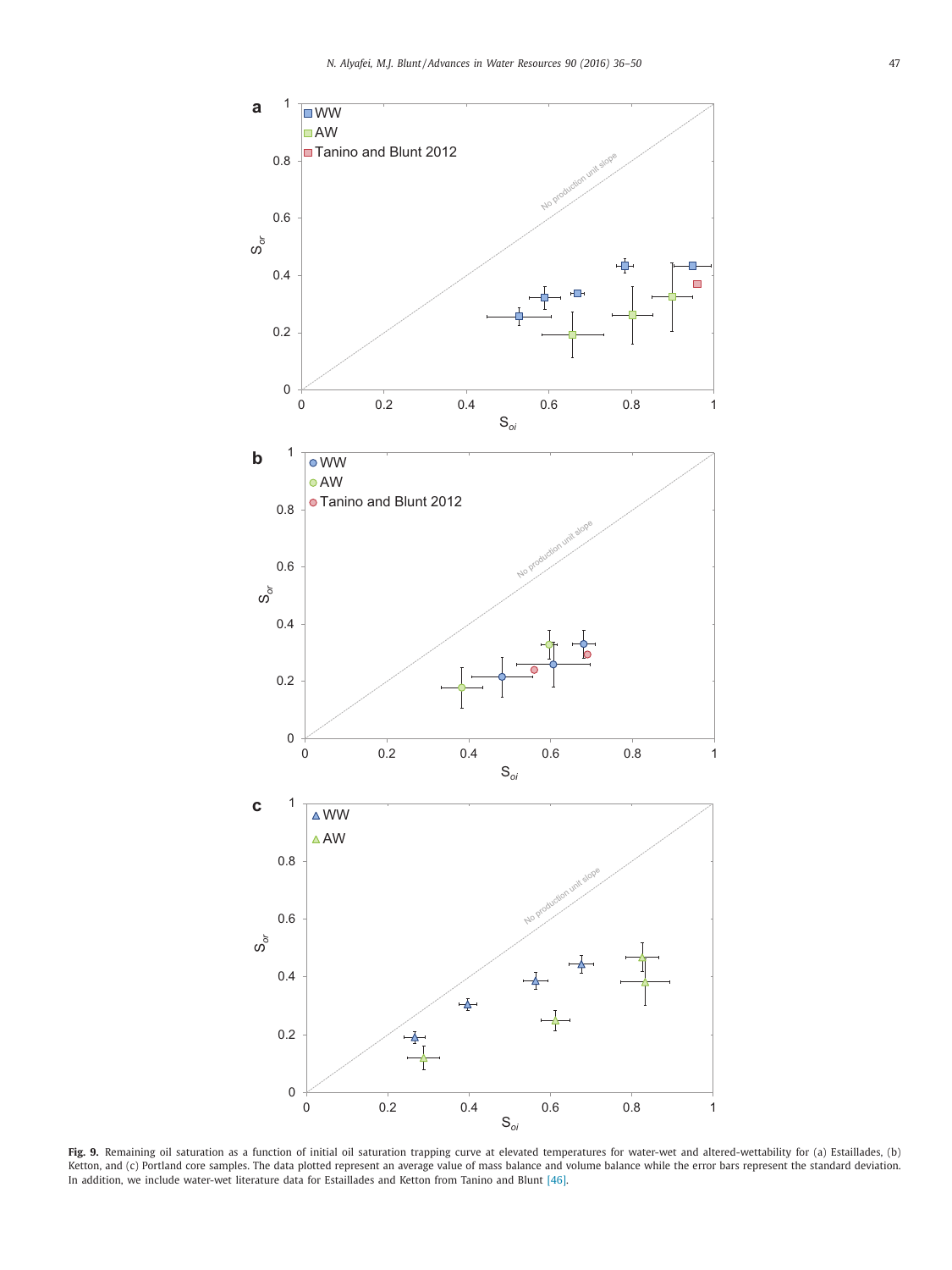<span id="page-12-0"></span>

Fig. 10. Schematic of different possible saturation configurations in an oil-wet pore. (a) For a low initial oil saturation (red), after waterflooding (blue) we see a thin oil layer that will collapse with a small increase in water pressure (b). (c) For a high initial oil saturation, in contrast, after waterflooding the oil layer is fatter and more stable (d). (For interpretation of the references to color in this figure legend, the reader is referred to the web version of this article.)

*4.3. Trapping curves and waterflood recovery*

#### *4.3.1. Organic acid*

[Fig.](#page-11-0) 9 shows the water-wet and altered-wettability trapping curve for the three rocks, showing the remaining oil saturation after 10 PV of waterflooding as a function of initial oil saturation. For the water-wet systems, we see a monotonic increase in the trapping curve for all the rocks as expected, since here we see no evidence of a significant change in wettability.

For the altered-wettability systems for Ketton, [Fig.](#page-10-0) 8b, we see a monotonic increase in the trapping curve with no further recovery beyond the first PV injected, as we expected.

For Estaillades, [Fig.](#page-10-0) 8a, we notice an unexpected trend in remaining oil saturation with initial saturation with three different regimes. First, we see most trapping for  $S_{oi} = 0.58$ . Second, we see a decrease in the remaining oil saturation for  $0.58 < S_{oi} \leq 0.86$ ; this can be explained by the stability of oil layers discussed in more detail later. Third, we see an increase again for  $S_{oi} > 0.86$ : this can be explained by trapping of oil in micro-porosity. This complex trend has been observed previously by Salathiel [\[43\]](#page-14-0) and Tanino and Blunt [\[47\]](#page-14-0) in oil-wet and mixed-wet rocks.

For Portland, [Fig.](#page-10-0) 8c, we observe intermediate behavior between Estaillades and Ketton where we see a monotonic increase in the trapping curve but with slightly higher recovery, less trapping, than the water-wet case. A similar trend of a monotonic increase in the trapping curve in altered wettability rocks have been observed by Karanakal and Bagci [\[20\]](#page-14-0) and Nono et al. [\[35\].](#page-14-0) This can be explained by the high fraction of micro to macro-porosity in Portland. Portland has the highest fraction of micro-porosity, see [Fig.](#page-3-0) 4, compared to the other rocks. However, these micro-pores are bigger than Ketton's which allows oil to access these pores at a lower capillary pressure. Still, with the selected capillary pressures, not all the pores have been contacted with oil, protecting the surfaces from a strong wettability alteration.

#### *4.3.2. Crude oil*

The results using crude oil are illustrated in [Fig.](#page-11-0) 9. For the altered-wettability rocks, we see a monotonic increasing trend but with higher recovery than the water-wet case for Estaillades and Portland. For Ketton, we see no sign of wettability alteration and similar trapping to the water-wet cases. Overall, these results are indicative of intermediate-wet behavior with less trapping than for water-wet rocks. This is consistent with the direct contact angle measurements, [Table](#page-6-0) 5.

# **5. Pore-scale explanation**

In this section, we will interpret the results in terms of porescale displacement processes. Specifically we will explain trapping for water-wet, intermediate-wet and oil-wet systems in the context of our results.

The water-wet behavior is controlled, at the pore-scale, by snap-off [\[26,41\].](#page-14-0) During waterflooding, water fills the narrowest regions of the pore space, stranding oil in the larger pores. This leads to a large residual saturation.  $S_{or}$  increases with  $S_{oi}$ , as the more of the pore space initially filled, the more oil that can be trapped.

In terms of relative permeability, water is poorly connected, being in the smaller regions of the pore space or in wetting layers, and so is held back, allowing oil to flow readily. The consequence is that during waterflooding, the maximum recovery is seen at, or shortly after, breakthrough. Subsequent water injection does not recover additional oil, as we see in our experiments.

We see water-wet behavior in all our samples without wettability alteration and in Ketton, where the water-filled micro-porosity appears to protect the solid from wettability alteration.

In intermediate-wet media with  $\theta \approx 90^{\circ}$ , we see less snapoff. Snap-off becomes less favored compared to direct displacement as the contact angle increases. Direct displacement of oil by water would simply push out the oil with no trapping.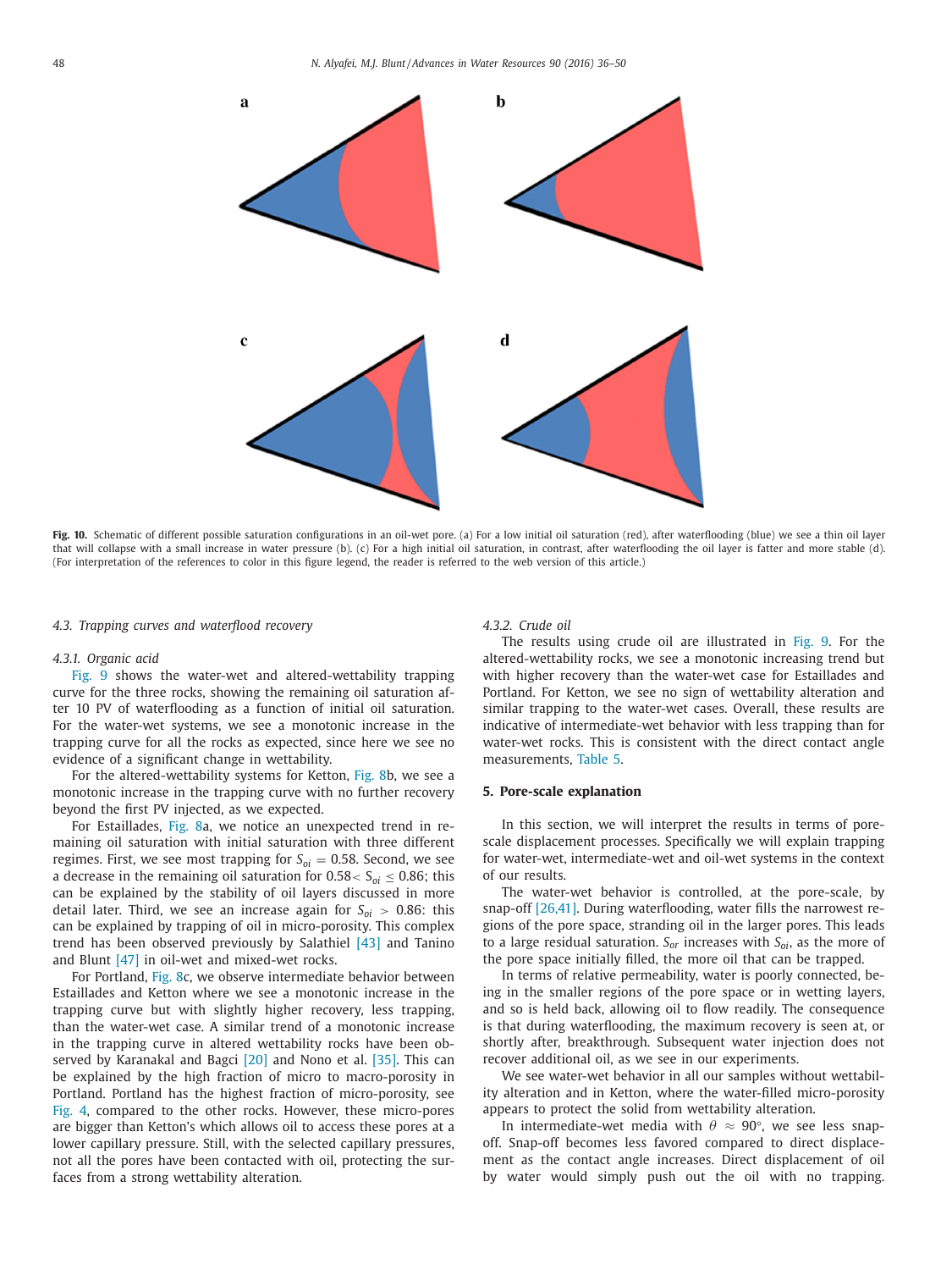<span id="page-13-0"></span>Hence, intermediate-wet systems see lower residual saturations: there is still some trapping by snap-off and bypassing, where a connected front of water simply surrounds the oil [\[26\].](#page-14-0) Again, the higher *Soi*, the more oil that can be trapped and so the trapping curve is monotonically increasing, as in the water-wet case.

In our experiments, intermediate-wet behavior is observed, when crude oil is the wetting agent, in Estaillades and Portland. This is consistent with contact angle measurements on smooth calcite, [Table](#page-6-0) 5. While some water is spontaneously imbibed, no oil is imbibed and we do not see the signature of oil layer drainage – very low *Sor*, significant post-breakthrough recovery and nonmonotonic trapping curves  $[43]$ . Hence, we assume in these cases that we have  $\theta_A \approx 90^\circ$ . We also see intermediate-wet behavior for Portland with organic acid: here  $I_w = I_0 = 0$ , but the waterflood behavior indicates that the significant water-filled micro-porosity protects to some extent, the surfaces from a stronger wettability change.

We only see oil-wet behavior in one case: Estaillades with organic acid. While  $I_w = I_0 = 0$ , we can reach  $S_{or} < 0.1$ , we see a non-monotonic trapping curve and significant recovery after breakthrough. We now provide a pore-scale explanation for this behavior. The contact angle measurements in [Table](#page-5-0) 3 show that oil-wet conditions are possible in this case.

[Fig.](#page-12-0) 10 shows how—if a pore is oil-wet—water can enter as the non-wetting phase, leaving an oil layer sandwiched between water in the corner and the oil in the center of the pore. These layers keep the oil connected in the pore space, preventing trapping, but have a low conductance, meaning that the oil relative permeability is low [\[36,42,43,49\].](#page-14-0) If the initial oil saturation is high, water is squeezed into the corners and the oil layers are thick. As more water is injected and the water pressure increases, the layers will become thinner and, when they collapse, will allow some oil to be trapped. However, as we see, remaining oil saturations of less than 10% are possible. For lower  $S_{0i}$ , there is more water in the corners, the layers are thinner and collapse earlier during waterflooding, giving more trapping and a higher *Sor*.

For the very highest values of *Soi*, however, *Sor* increases again. This is likely due to oil invading micro-porosity in which additional oil may be trapped.

It is interesting that even for the same oil and physical conditions of temperature and pressure, we can observe very distinct behavior for three rocks whose chemical composition (almost pure calcite) are similar: from water-wet behavior in Ketton, to intermediate-wet in Portland, to intermediate to oil-wet in Estaillades. This demonstrates the need for good benchmark experiments, as clearly the behavior is dependent to a significant degree on the pore structure. In particular, water-filled micro-porosity appears to protect the solid surfaces from wettability alteration in Ketton and, to a lesser extent, in Portland.

These results also have implications for field-scale recovery in transition zone carbonate reservoirs, where there is a range of initial oil saturation. We suggest that water-wet behavior may be seen where micro-porosity has not been invaded by oil during primary oil migration. Future work could extend these studies to a wider range of rocks, mineralogies and oils, relating our macroscopic measurements with microscopic in situ determination of contact angle [5].

# **6. Conclusions**

We have presented a methodology for the study of capillary trapping in carbonates, combining a reproducible and rapid method for ambient-condition wettability alteration with an organic acid and with a crude oil ageing at high temperature. We see significant recovery by spontaneous imbibition in water-wet rocks, followed by little to no recovery by subsequent waterflooding. The trapping curve for these rocks increases monotonically with initial saturation, as expected. For altered-wettability rocks, the behavior is more complex.

For Estaillades limestone, aged with organic acid, we observe a non-monotonic increase in the trapping curve consistent with oil-wet behavior. When the core is aged with crude oil and replaced with decane, we observe an intermediate-wet behavior, with slightly higher recovery than the water-wet case and a monotonic trapping curve.

For Ketton, we observe a monotonic increase in the trapping curve for both altered-wettability cases. This is explained by the nature of Ketton limestone having significant amount of micropores as intra-granular porosity that remain water-saturated and which appear to protect the grains from wettability change.

For Portland, we observe an intermediate case between Estaillades and Ketton for both altered-wettability cases with higher recovery than the water-wet case but with a monotonic increase in the trapping curve. This can be explained by the pore structure, since Portland has the highest fraction of micro-porosity compared to the other limestones; however, some of this micro-porosity is accessed during primary drainage, allowing some wettability change.

These results were explained and interpreted in terms of porescale displacement processes.

#### **Acknowledgments**

We would like to acknowledge funding from the Qatar Carbonates and Carbon Storage Research Centre, QCCSRC, which is supported jointly by Qatar Petroleum, Shell and the Qatar Science & Technology Park (grant no. EAPER/1160).

#### **References**

- [1] Akbarabadi M, Piri M. Relative permeability hysteresis and capillary trapping characteristics of supercritical  $CO<sub>2</sub>/br$ ine systems: an experimental study at reservoir conditions. Adv Water Resour 2013;52:190–206. http://dx.doi.org/10. [1016/j.advwatres.2012.06.014.](http://dx.doi.org/10.1016/j.advwatres.2012.06.014)
- [2] Al Ghafri S, Maitland GC, Trusler JPM. Densities of aqueous  $MgCl<sub>2</sub>$  (aq), CaCl<sub>2</sub> (aq), KI (aq), NaCl (aq), KCl (aq), AlCl<sub>3</sub> (aq), and (0.964 NaCl+ 0.136 KCl)(aq) at temperatures between (283 and 472) K, pressures up to 68.5 MPa, and molalities up to 6 mol kg−1. J Chem Eng Data 2012;57:1288–304. http://dx.doi.org/ [10.1021/je2013704.](http://dx.doi.org/10.1021/je2013704)
- [3] Al Mansoori S, Iglauer S, Pentland CH, Bijeljic B, Blunt MJ. Measurements of non-wetting phase trapping applied to carbon dioxide storage. Energy Proc 2009;1:3173–80. [http://dx.doi.org/10.1016/j.ijggc.2009.09.013.](http://dx.doi.org/10.1016/j.ijggc.2009.09.013)
- [4] [Amott](http://refhub.elsevier.com/S0309-1708(16)30010-0/sbref0004) E. Observations relating to the wettability of porous rock. Trans AIME 1959;219:156–62.
- [5] Andrew M, Bijeljic B, Blunt MJ. Pore-scale contact angle measurements at reservoir conditions using X-ray microtomography. Adv Water Resour 2014;68:24–31. [http://dx.doi.org/10.1016/j.advwatres.2014.02.014.](http://dx.doi.org/10.1016/j.advwatres.2014.02.014)
- [6] Brenchley PJ, Rawson PF. The geology of England and Wales. London: The Geological Society; 2006. [http://dx.doi.org/10.1144/GOEWP.](http://dx.doi.org/10.1144/GOEWP)
- [7] Buckley JS, Bousseau C, Liu Y. Wetting alteration by brine and crude oil: from contact angles to cores. SPE J 1996;1:341–50. [http://dx.doi.org/10.2118/](http://dx.doi.org/10.2118/30765-PA) 30765-PA.
- [8] [Buckley](http://refhub.elsevier.com/S0309-1708(16)30010-0/sbref0008) JS, [Fan](http://refhub.elsevier.com/S0309-1708(16)30010-0/sbref0008) T, [Tong](http://refhub.elsevier.com/S0309-1708(16)30010-0/sbref0008) Z, [Morrow](http://refhub.elsevier.com/S0309-1708(16)30010-0/sbref0008) NR. Some mechanisms of crude [oil/brine/solid](http://refhub.elsevier.com/S0309-1708(16)30010-0/sbref0008) interactions. In: Proceedings of society of core analysts held in Trondheim, Norway, SCA2006-02; 2006.
- [9] Chatzis I, Morrow NR. Correlation of capillary number relationships for sandstone. SPE J 1984;24:555–62. [http://dx.doi.org/10.2118/10114-PA.](http://dx.doi.org/10.2118/10114-PA)
- [10] [Crowell](http://refhub.elsevier.com/S0309-1708(16)30010-0/sbref0010) DC, [Dean](http://refhub.elsevier.com/S0309-1708(16)30010-0/sbref0010) GW, [Loomis](http://refhub.elsevier.com/S0309-1708(16)30010-0/sbref0010) AG. Efficiency of gas displacement from a waterdrive reservoir. US Dept. of the Interior, Bureau of Mines; 1966.
- [11] Dullien FAL. Porous media: fluid transport and pore structure. New York: Academic Press; 1991. [http://dx.doi.org/10.1016/B978-0-12-223651-8.50001-8.](http://dx.doi.org/10.1016/B978-0-12-223651-8.50001-8)
- [12] El-Maghraby RM, Pentland CH, Iglauer S, Blunt B, A fast method to equilibrate carbon dioxide with brine at high pressure and elevated temperature including solubility measurements. J Supercrit Fluids 2012;62:55–9. http://dx.doi.org/10. [1016/j.supflu.2011.11.002.](http://dx.doi.org/10.1016/j.supflu.2011.11.002)
- [13] El-Maghraby RM, Blunt MJ. Residual CO<sub>2</sub> trapping in Indiana limestone. Environ Sci Technol 2013;47(1):227–33. [http://dx.doi.org/10.1021/es304166u.](http://dx.doi.org/10.1021/es304166u)
- [14] Fernø MA, Torsvik M, Haugland S, Graue A. Dynamic laboratory wettability alteration. Energy Fuels 2010;24:3950–8. [http://dx.doi.org/10.1021/ef1001716.](http://dx.doi.org/10.1021/ef1001716)
- [15] Geffen TM, Parrish DR, Haynes GW, Morse RA. Efficiency of gas displacement from porous media by liquid flooding. J Pet Technol 1952;4:29-38. http://dx. [doi.org/10.2118/952029-G.](http://dx.doi.org/10.2118/952029-G)